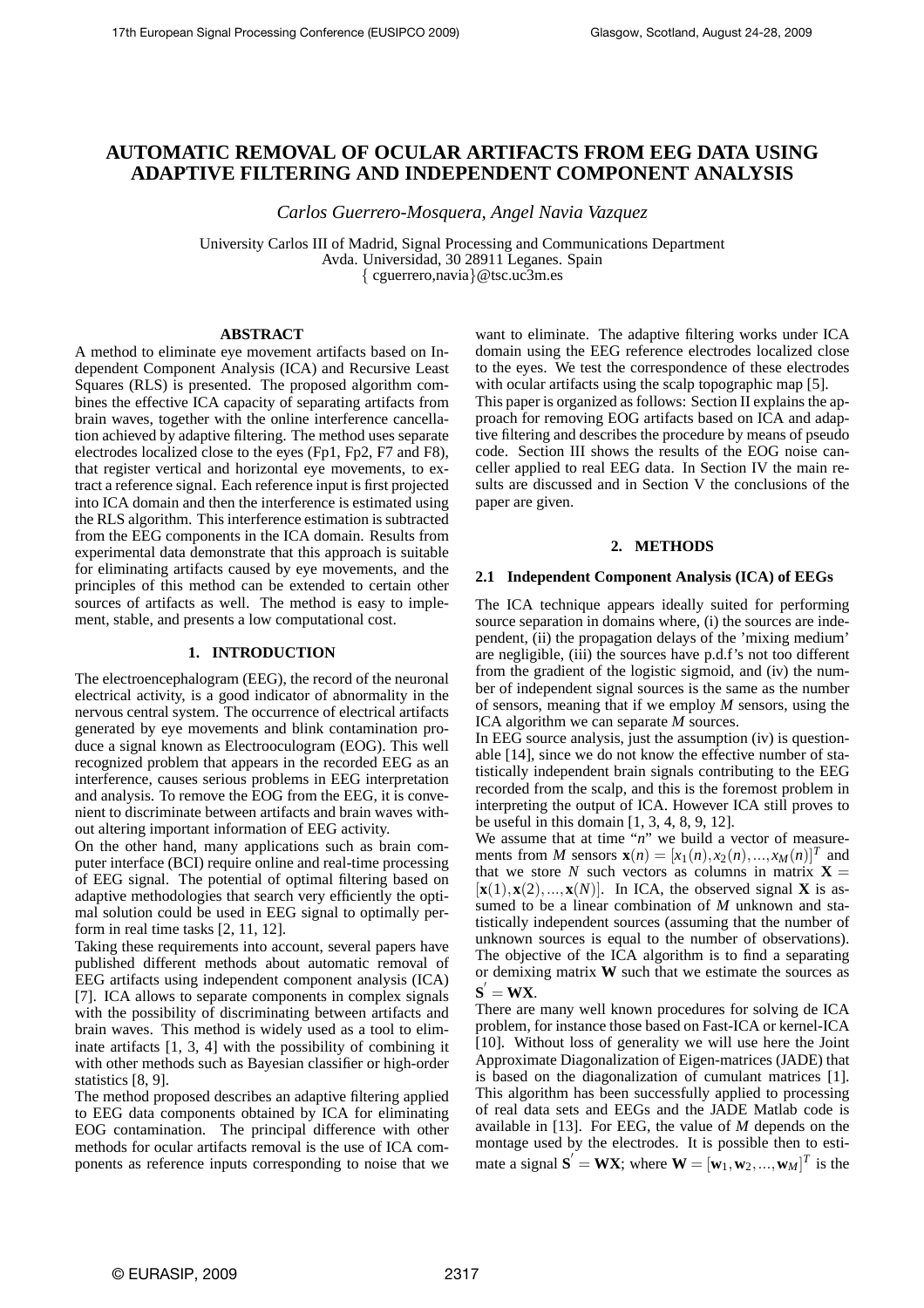

Figure 1: General scheme of automatic EOG noise cancellation using adaptive filtering and ICA. Processing of signal from sensor "*m*" is shown, this scheme has to be run *M* times in parallel to process all EEG data.

mixing matrix obtained by ICA and **S** ′ is the linear combination of the used channels. The columns of the inverse matrix **W**−<sup>1</sup> give the projection strengths of the respective components onto the scalp sensors. These weights give the scalp topographic of each component, and provide evidence about the physiological origin of the components [5, 6].

"Filtered" EEG can be derived as  $X' = W^{-1}S''$ , where  $S''$  is the matrix of activations waveforms, with the rows in **S** ′ representing artifact sources set to 0. The rank of "filtered" EEG data is less than that of the original data.

It is important to know that the spatial order in **S** ′ does not correspond to spatial order in **X**, nevertheless, we can use the scalp topographies of the components as an indicator of the biologic origin of the sources [15].

# **2.2 Removing EOG artifact by adaptive filtering and ICA**

In conventional adaptive noise cancellation systems, the primary input signal is a combined signal  $x(n) + i(n)$  where  $x(n)$ represents the "clean" (unavailable) signal and  $i(n)$  is the interference. We assume the availability of a reference signal  $r(n)$  assumed to be correlated with  $i(n)$ . The goal is to obtain an output signal  $e(n)$  that is the residual after substracting from  $x(n) + i(n)$  the best least squares estimation of  $i(n)$ ,  $\hat{i}(n)$ .

The proposed artifact removal method comprises two steps. First, ICA projections are obtained for EEG data (**W** matrix in  $S' = WX$ ) and for reference data (**V** matrix in  $T' = VR$ ), where  $R = [r(1), r(2), ..., r(N)]$  and  $r(n) =$  $[r_1(n), r_2(n), r_3(n), r_4(n)]^T$ ,  $r_j(n)$  being signals obtained from electrodes localized close to eyes as Fp1, Fp2, F7 and F8, which register vertical and horizontal eye movements [16].

The second step is the use of every ICA projection data in an adaptive filter scheme, to be run *M* times (possibly in parallel). The adaptive filter with weigths  $\mathbf{h}_m(n)$  aims at estimating the interfering component  $\hat{i}_m(n)$  present in the *m*-th ICA channel in a Least Squares sense, from the reference signal

 $\mathbf{t}'(n)$ . The filter operates in ICA domain, and the residual signal is:

$$
e'_{m}(n) = s'_{m}(n) - \hat{i}_{m}(n)
$$
 (1)

where

$$
\hat{i}_m(n) = \mathbf{h}_m^T(n)\mathbf{t}'(n) \tag{2}
$$

The equation (2) represents a transversal filter with four tap weights. We need to estimate the clean EEG ICA components  $x'_m(n)$  adjusting the coefficients of the filter by solving:

$$
\min_{\mathbf{h}_m(n)} \left\{ \sum_{i=1}^n \lambda^{n-i} (s'_m(n) - \mathbf{h}_m^T(n) \mathbf{t}'(n))^2 \right\} \tag{3}
$$

We expect that  $x'_m(n)$  and  $t'(n)$  are incorrelated, and hence the filter only estimates the interference  $\hat{i}_m(n)$ . The solution of Eq.(3) is given by the well known Recursive Least Square (RLS) algorithm. The use of the forgetting factor  $\lambda$ , where  $0 < \lambda < 1$ , allows to use the algorithm in non-stationary situations [17]. Finally, in this section we present the pseudo code of EEG adaptive filtering using RLS and ICA (See Table 1).

#### **3. EXPERIMENTS AND RESULTS**

The EEG records of 3 patients using the 10-20 International System of Electrode Placement with additional anterotemporal electrodes T1/T2 were recorded at Hospital Universitario de Navarra, Deparment of Neurophisiology (Pamplona, Spain). Raw EEG data were digitized at a sample rate of 200 Hz using "DAD-32" equipment (La Mont Medical) and segmented into pieces every 5 secs. Using the 10-20 International System, the electrodes with major information of eyes movements are Fp1, Fp2, F7 and F8. The electrodes that record the largest potential change in the presence of vertical eye movements are Fp1 and Fp2 because they are placed directly above the eye. The electrodes that record the largest potential change when horizontal (lateral) eye movements are produced are F7 and F8 because they are approximately lateral to the eyes [16]. These electrodes will be our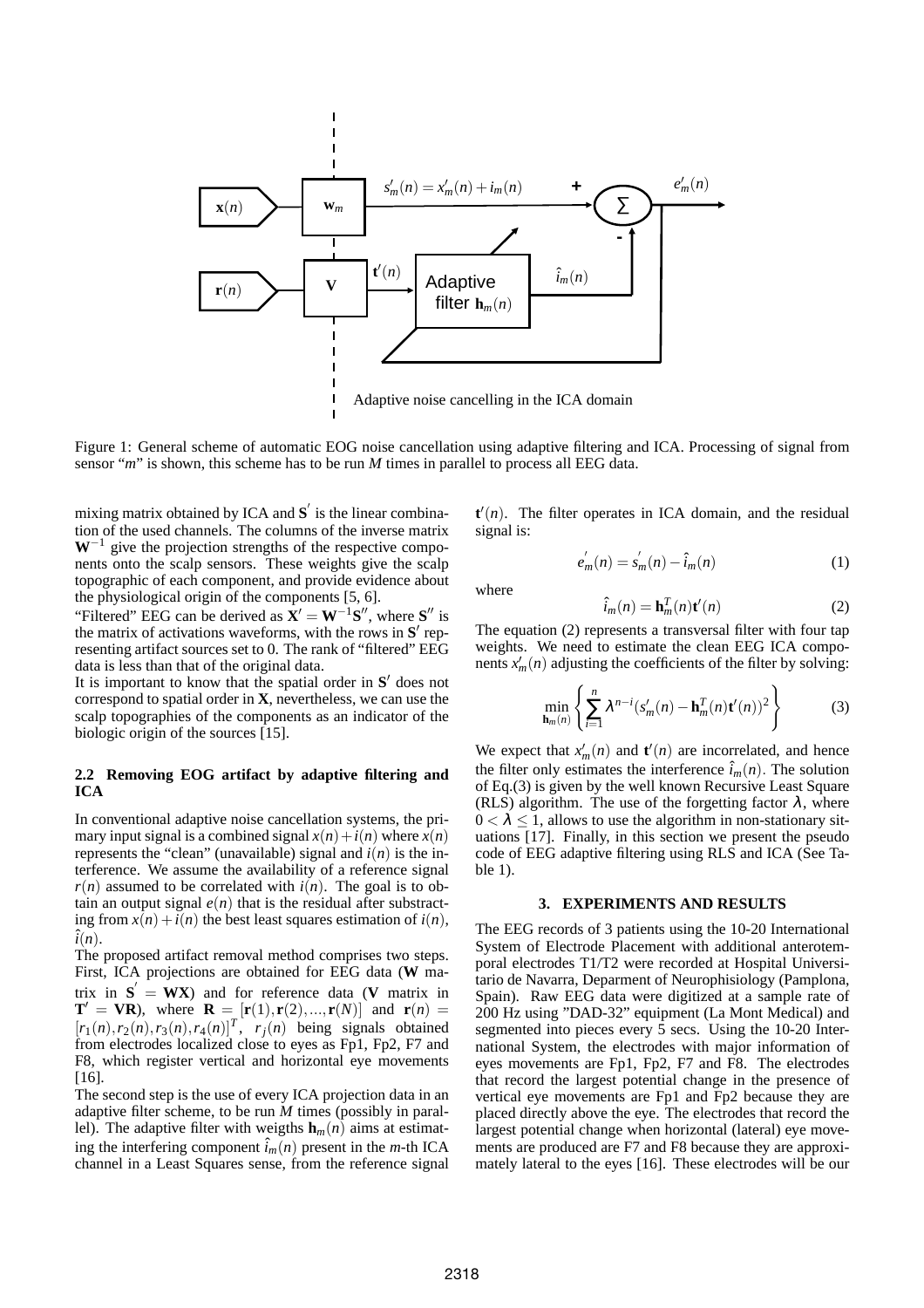

Figure 2: Topographic map of the components with their MSE values. Each figure represents the component activity for each projection. Note that the component number 9, with a maximum in the frontopolar region, also presents a minimum MSE.

#### Table 1: RLS-ICA Algorithm

Inputs:  $\mathbf{X}, \mathbf{R}, \lambda$ Output:  $X'$  (filtered EEG) Comment: \*\*\*\*\* ICA pre-processing using JADE \*\*\*\*\*  $W = \text{jade}(X)$  $V = \text{jade}(R)$  $S'' = WX$  $\mathbf{T}'=\mathbf{VR}$ 

**Comment:** Noise cancellation in every channel  $m = 1, ..., M$ Comment: \*\*\*\*\*\*\*\* RLS Initialization \*\*\*\*\*\*\*\* 

 ${\bf P}(0)=10^4{\bf I}$  $\mathbf{h}_m(0) = \mathbf{0}$ for  $n \rightarrow 1$  to N  $\int \pi(n) = \mathbf{t}^{\prime T}(n)\mathbf{P}(n-1)$  $\mathbf{k}(n) = \pi^{T}(n)/(\lambda + \pi(n)\mathbf{t}'(n))$  $\lambda(n) = s_m'(n) - \mathbf{h}_m^T(n-1)\mathbf{t}'(n)$ do  $h_m(n) = \ddot{h}_m(n-1) + \alpha(n)\mathbf{k}(n)$  $P(n) = (P(n-1) - \mathbf{k}(n)\pi(n))/\lambda$ 

Comment: \*\*\* Recovery of filtered EEG \*\*\*  $j = \arg\min_m \left\{ \sum_{n=1}^N e_m^{'2}(n) \right\}$ 

**Comment:** \*\* Set the *j*-th row in S' to zero to obtain  $S''$  \*\* return  $(X' = W^{-1}S'')$ 

reference signals to build  $\bf{R}$ .

A Pentium III with Matlab was used for the implementation of the algorithm in Table 1. By means of cross-validation we explored different values to  $\lambda$  and we observed that this parameter is not critical for the performance of the algorithm. We use the value  $\lambda = 0.9$ . The cancellation with the RLS algorithm was fast compared with ICA computing, the method is simple and its amount of computation is not expensive. Although it is an adaptive method oriented to real-time applications, in this work we just present off-line results, since to fully extend these results to a time varying scenario, an adaptive ICA algorithm should be used.

To further validate the results, we analyze using the topographic scalp map the projections corresponding with the minimum values in MSE. Fig.2 shows the topographical projection for each component and its correspond MSE value. Observe that the component number 9 presents the minimum MSE and its projection presents a maximum activity in the frontopolar region.

Fig.3 represents the ICA projections of the EEG data, and it is possible to observe that ICA has been able to separate the Electrooculogram (EOG) contribution, mainly represented in this case by the component number 9.

Fig.4 presents the results of artifact elimination caused by eyes movements when we are using the reference signals close to the eyes. We compare results with and without ICA preprocessing. We highlight two EEG segments with presence (dotted box B) and absence of artifacts (dotted box A). Note in this figure how the proposed algorithm rejects the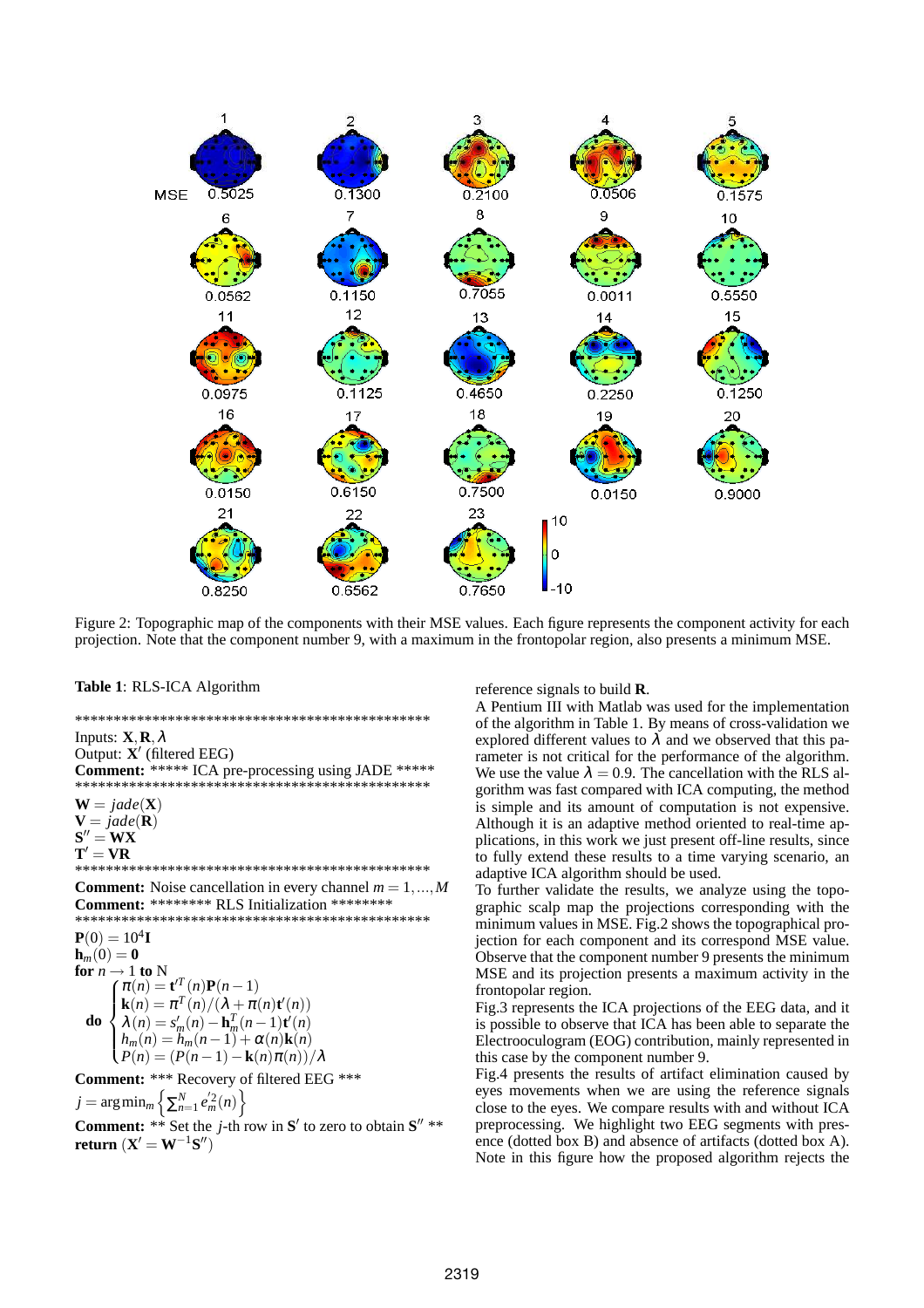![](_page_3_Figure_0.jpeg)

Figure 3: Filtered ICA projections using RLS. Observe that the waveform of the component number 9 corresponds to eye movements and its localization is in frontopolar region showing the minimum MSE (See Fig2). .

negatives and positives peaks corresponding to vertical eyes movements (in both figures the dotted box B). In fact, ICA has demonstrated minimal distortion using measures such as minimal correlation analysis or average waveform similarity [1, 5]. On the other hand, the results without ICA preprocessing are not satisfactory, since the EOG interference is still present, which proves the usefullness of ICA. Furthermore, the proposed ICA-RLS method does not affect those parts of the EEG signals where the EOG is not present (zone A, for instance).

# **4. DISCUSSION**

ICA appears to be a generally applicable and effective method for removing artifacts and independent noise, providing considerable performance improvements [18]. It is commonly supposed that the introduction of a new block in a preprocessing system is not suitable, but the proposed approach gives us a new alternative method for eliminating noise without calibration. Furthermore, it is easy to implement, very stable and presents a fast convergence.

As we discussed before, the ICA potential is the availability of removing real noise components without modifying others in standard EEG. Even though there are some other electrical activities in abnormal EEG that could be modified or eliminated, several studies present good results using ICA in a pre-processing stage [19] and other experiments as adaptive on-line ICA [20] perform good effective components separation using gradient adaptive step size.

Adaptive filtering based on ICA would be very helpful in long recordings and on-line analysis, and although the approach developed in this paper is oriented to the elimination of EOG signals, it would be possible to apply it in artifacts more difficult to suppress such as muscle or electrodes artifacts.

![](_page_3_Figure_7.jpeg)

Figure 4: An example of EOG artifact rejection using RLS-ICA and RLS. We show the EOG peaks (marked with arrows in the dotted box B) caused by eye movements on the electrodes Fp1, Fp2, F7 and F8. The result from RLS-ICA algorithm shows how the algorithm rejects the positive pulse corresponding to eye opening and the negative deflection close to peak since it corresponds to eye closing (dotted box B). Note also the poor performance of RLS algorithm (bottom) and how our method does not introduce significant changes in the absence of ocular artifacts (dotted box A).